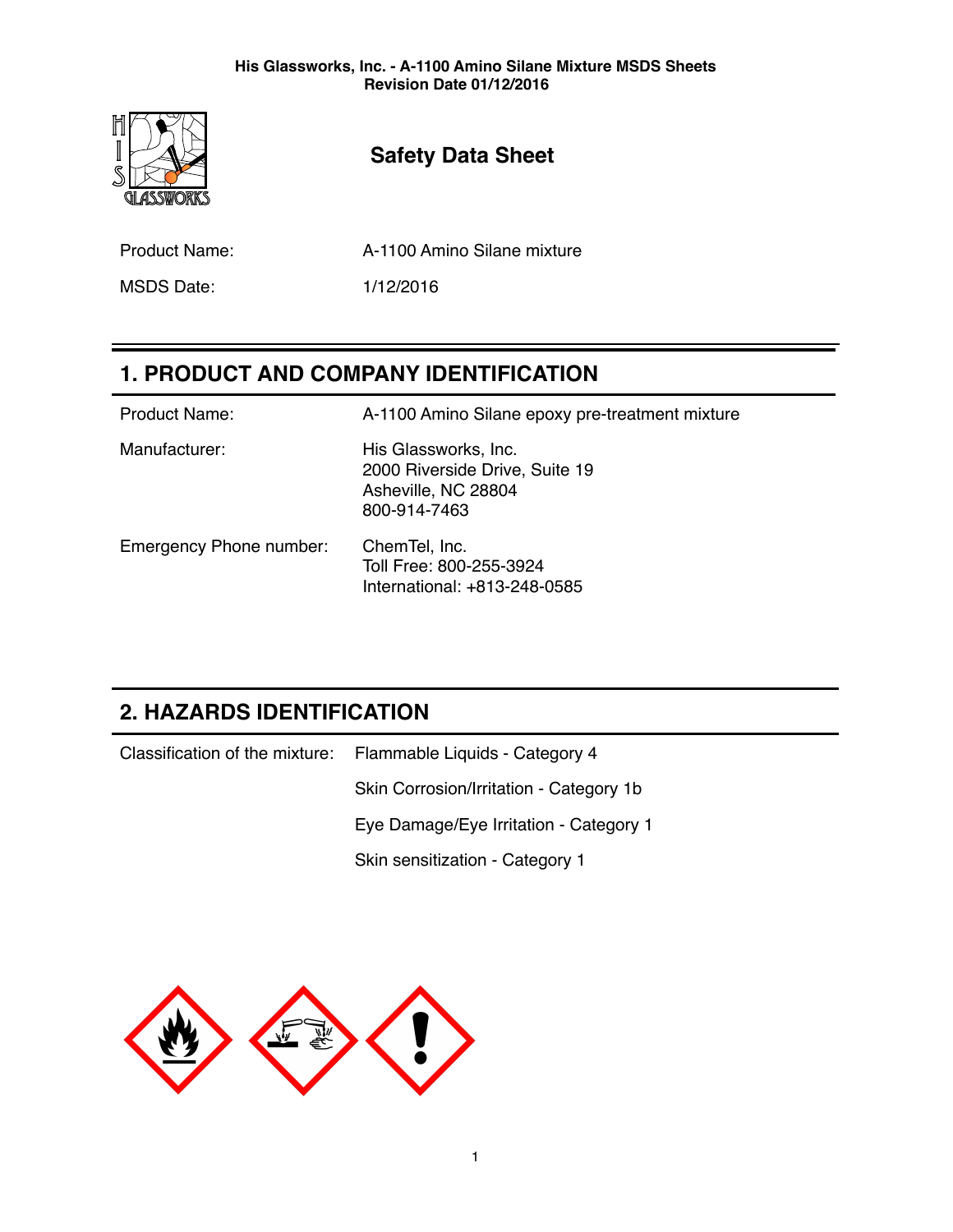### **Hazard Statements**

Danger H227 Combustible liquid H302 Harmful if swallowed H318 Causes serious eye damage H317 May cause an allergic skin reaction

### **Precaution Statements**

Wear protective gloves Wear eye or face protection Wear protective clothing Keep away from flames and hot surfaces Avoid breathing vapor Do not eat, drink, or smoke when using this product Wash hands throughly after handling Contaminated work clothing should not be allowed out of the workplace

### **Response:**

If Inhaled: Remove victim to fresh air and keep at rest in a position comfortable for breathing. Immediately call a Poison Center or physician.

If Swallowed: Immediately call a Poison Center or physician. Rinse mouth. Do NOT induce vomiting.

If on skin: Take off immediately all contaminated clothing. Rinse skin with water. Wash contaminated clothing before reuse.

If in eyes: Rinse cautiously with water for several minutes. Remove contact lenses, if present and easy to do. Continue rinsing.

Call a Poison Center or physician if you feel unwell. If eye irritation persists, get medical attention.

### **Storage:**

Store locked up P403 Store in a well ventilated place. P235 Keep cool

### **Disposal:**

P501 Dispose of contents and container in accordance with all local, regional, national and international regulations.

Other hazards which do not result in classification: None known.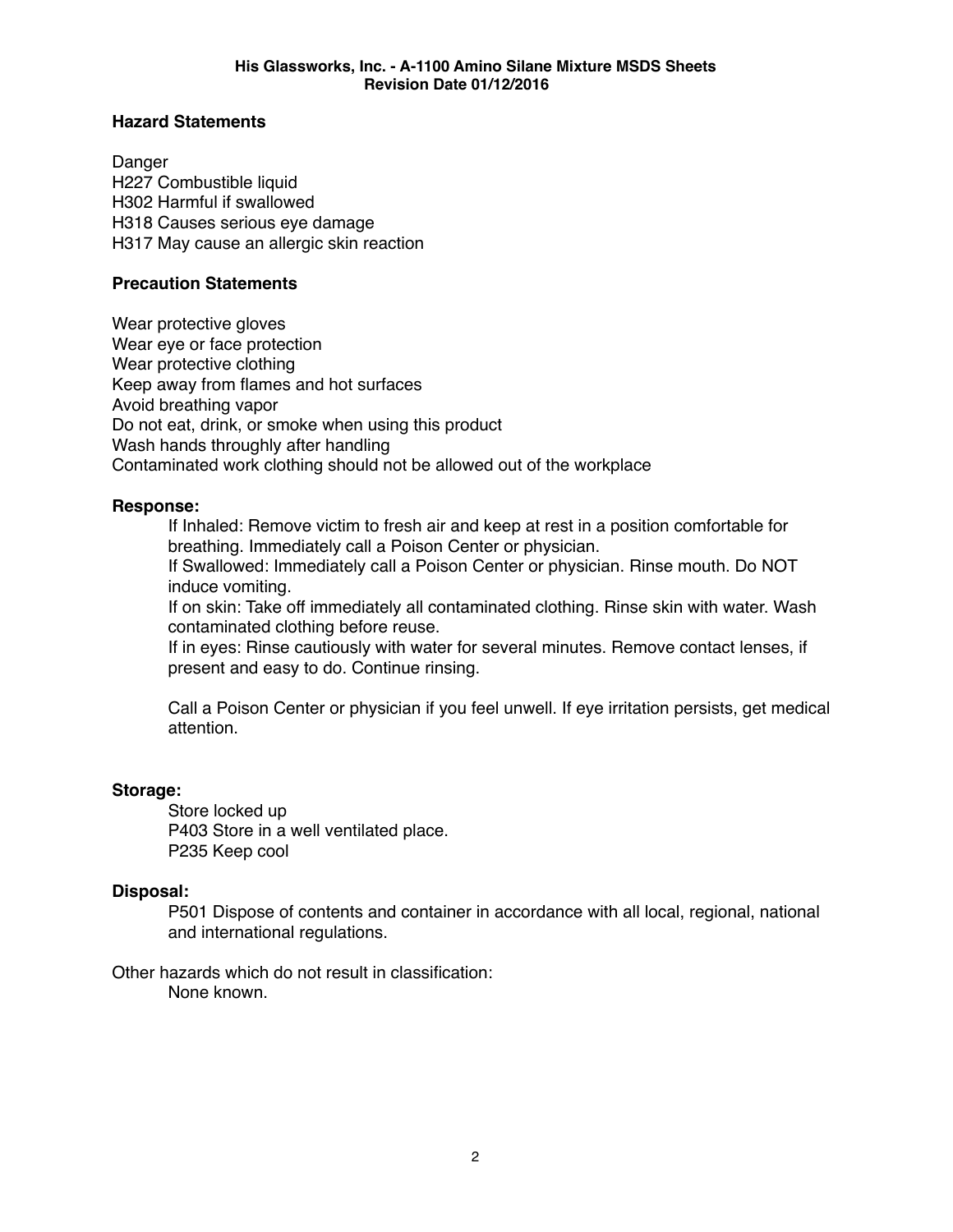### **2. COMPOSITION AND INFORMATION ON INGREDIENTS**

| Component                        | CAS#     | <b>Concentration</b> |
|----------------------------------|----------|----------------------|
| Propan-2-ol                      | 67-63-0  | $< 98\%$             |
| Gamma-Aminopropyltriethoxysilane | 919-30-2 | $< 3\%$              |

| Inhalation:               | Remove to fresh air. If not breathing, give artificial<br>respiration. If breathing is difficult, give oxygen. Use<br>oxygen as required, provided a qualified operator is<br>present. Call a physician.                        |
|---------------------------|---------------------------------------------------------------------------------------------------------------------------------------------------------------------------------------------------------------------------------|
| <b>Skin Contact:</b>      | Wash off immediately with plenty of water for at least 15<br>minutes. Take off contaminated clothing and shoes<br>immediately. Wash contaminated clothing before reuse.<br>Call a physician if irritation develops or persists. |
| Eye Contact:              | Rinse immediately with plenty of water, also under the<br>eyelids for at least 15 minutes. Call a physician,<br>preferably an ophthalmologist.                                                                                  |
| Ingestion:                | Do not induce vomiting without medical advice.<br>Immediate medical attention is required. Never give<br>anything by mouth to an unconscious person. Call a<br>physician.                                                       |
| <b>Notes to Physician</b> |                                                                                                                                                                                                                                 |
| Treatment:                | Treat symptomatically.                                                                                                                                                                                                          |

### **4. FIRST AID MEASURES**

# **5. FIRE-FIGHTING MEASURES**

| Flash Point:                  | $12^{\circ}$ C (54 $^{\circ}$ F), closed cup |
|-------------------------------|----------------------------------------------|
| Ignition temperature:         | 399 $\degree$ C (750 $\degree$ F)            |
| Lower explosion limit:        | $2.0\%$ (V)                                  |
| Upper explosion limit:        | 12.0% (V)                                    |
| Suitable extinguishing media: | Alcohol resistant foam                       |
| Suitable extinguishing media: | Carbon dioxide $(CO2)$                       |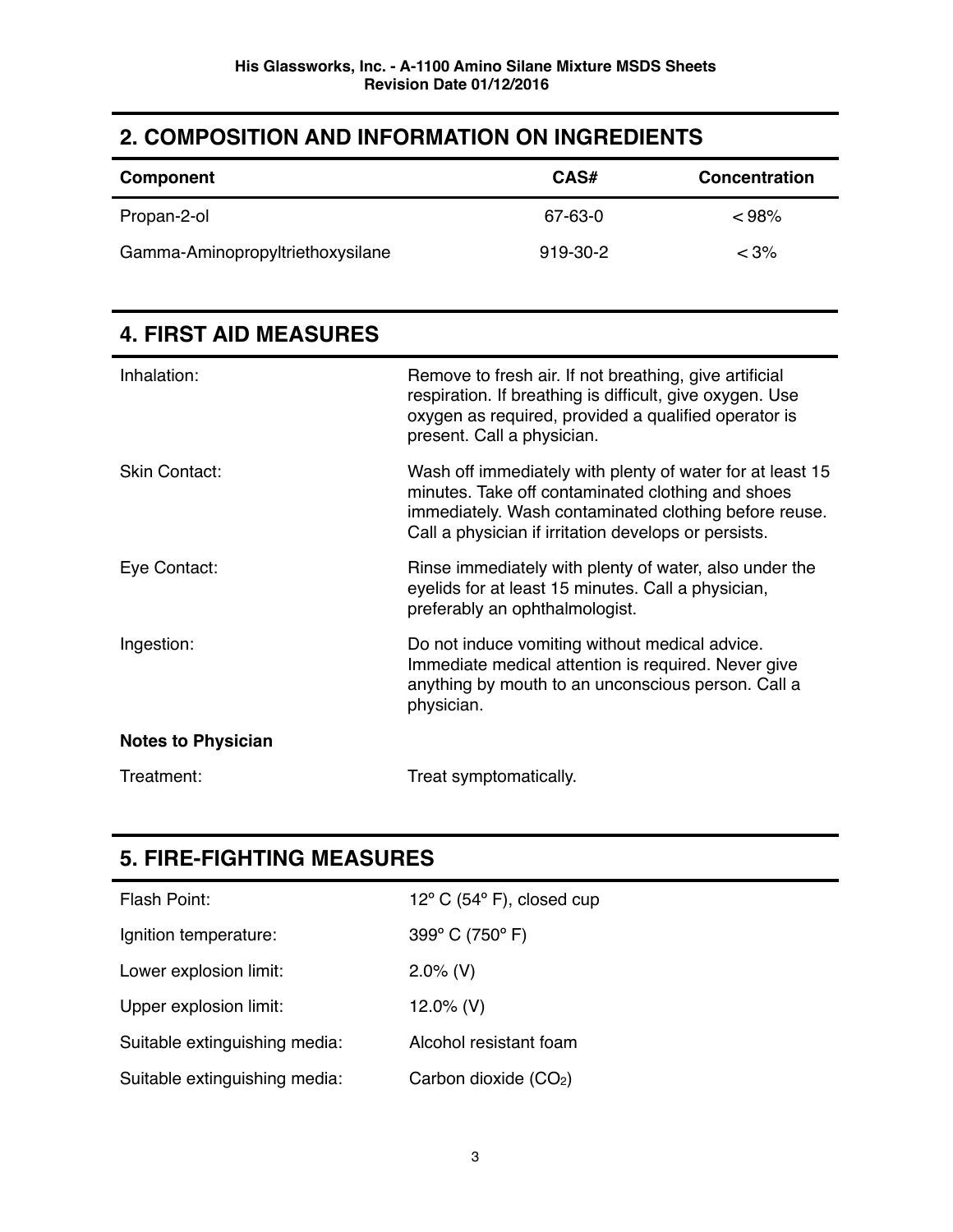|                                                                    | Dry Chemical                                                                            |
|--------------------------------------------------------------------|-----------------------------------------------------------------------------------------|
|                                                                    | Cool closed containers exposed to fire with water<br>spray.                             |
| Extinguishing media which shall not<br>be used for safety reasons: | Do not use a solid water stream as it may scatter and<br>spread fire.                   |
| Specific hazards during fire fighting:                             | Flammable.                                                                              |
|                                                                    | Vapors may form explosive mixtures with air.                                            |
| Specific hazards during fire fighting:                             | Vapors are heavier than air and may spread along<br>floors.                             |
|                                                                    | Vapors may travel to areas away from work site before<br>igniting back to vapor source. |
|                                                                    | In case of fire, hazardous decomposition products may<br>be produced such as:           |
|                                                                    | carbon monoxide                                                                         |
|                                                                    | carbon dioxide $(CO2)$                                                                  |
| Special protective equipment for<br>fire-fighters:                 | Wear self-contained breathing apparatus and protective<br>suit.                         |

# **6. ACCIDENTAL RELEASE MEASURES**

| Personal precautions:      | Wear personal protective equipment                    |  |
|----------------------------|-------------------------------------------------------|--|
|                            | Immediately evacuate personnel to safe areas.         |  |
|                            | Keep people away from and upwind of spill.            |  |
|                            | Ensure adequate ventilation.                          |  |
|                            | Remove all sources of ignition.                       |  |
|                            | Do not swallow.                                       |  |
|                            | Avoid breathing vapors, mist or gas.                  |  |
|                            | Avoid contact with skin, eyes and clothing.           |  |
| Environmental precautions: | Prevent further leakage or spillage if safe to do so. |  |
|                            | Discharge into the environment must be avoided.       |  |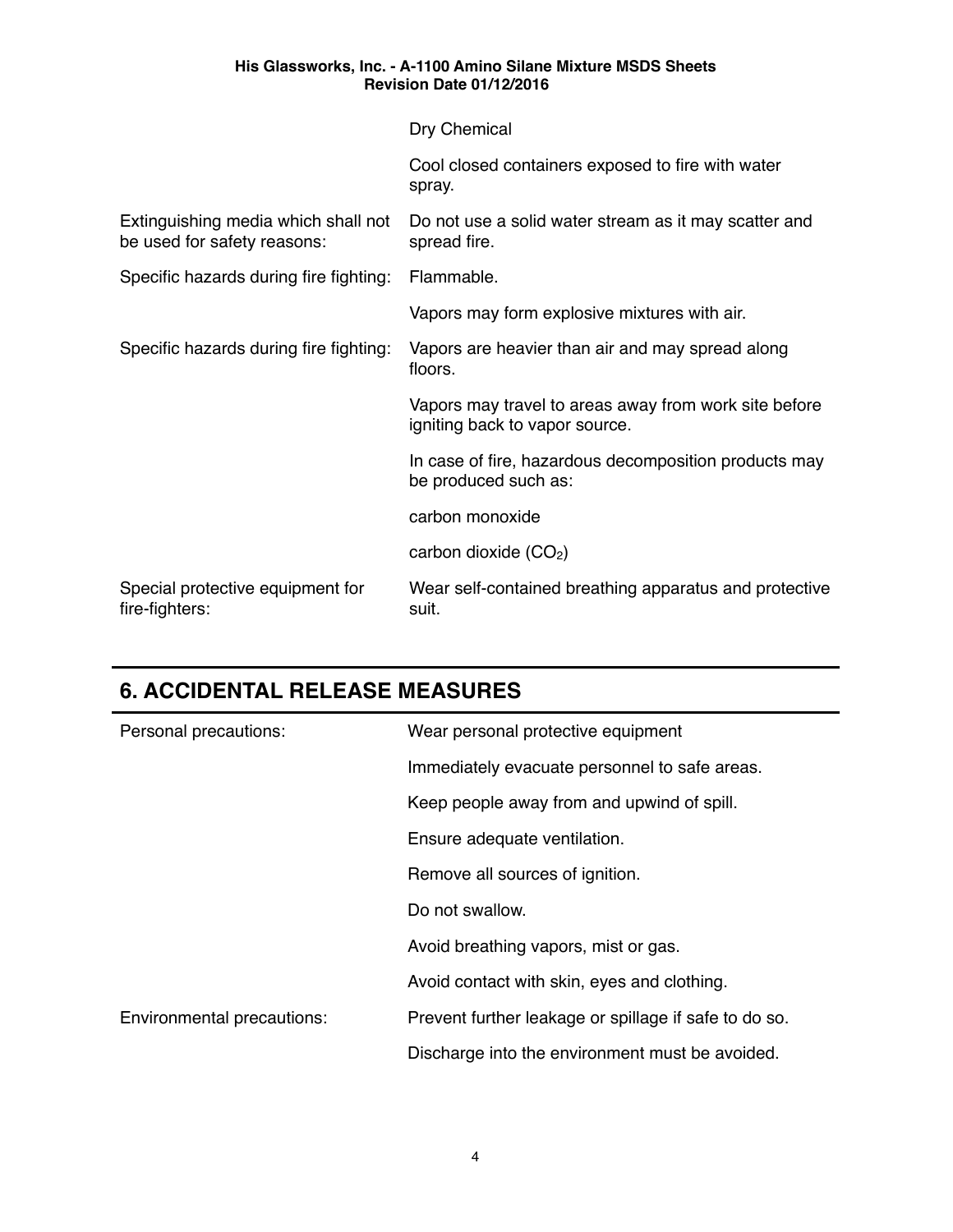| Environmental precautions: | Do not flush into surface water or sanitary sewer<br>system.                                                                                                                                                            |  |
|----------------------------|-------------------------------------------------------------------------------------------------------------------------------------------------------------------------------------------------------------------------|--|
|                            | Prevent product from entering drains.                                                                                                                                                                                   |  |
|                            | Collect contaminated fire extinguishing water<br>separately. This must not discharge into drains.                                                                                                                       |  |
| Methods for clean-up:      | Ventilate the area.                                                                                                                                                                                                     |  |
|                            | No sparking tools should be used.                                                                                                                                                                                       |  |
|                            | Use explosion proof equipment.                                                                                                                                                                                          |  |
| Methods for clean-up:      | Contain and collect spillage with non-combustible<br>absorbent materials, e.g. sand, earth, vermiculite,<br>diatomaceious earth and place in container for disposal<br>according to local regulations (see section 13). |  |

# **7. HANDLING AND STORAGE**

| <b>Handling</b>                                     |                                                                                        |
|-----------------------------------------------------|----------------------------------------------------------------------------------------|
| Handling:                                           | Wear personal protective equipment.                                                    |
|                                                     | Use only in well ventilated areas.                                                     |
|                                                     | Keep container tightly closed.                                                         |
|                                                     | Do not smoke.                                                                          |
|                                                     | Do not swallow.                                                                        |
|                                                     | Avoid breathing vapors, mist or gas.                                                   |
|                                                     | Avoid contact with skin, eyes and clothing.                                            |
| Advice on protection against<br>fire and explosion: | Keep away from fire, sparks and heated surfaces.                                       |
|                                                     | Take precautionary measures against static discharges.                                 |
|                                                     | Ensure all equipment is electrically grounded before<br>beginning transfer operations. |
|                                                     | Use explosion proof equipment.                                                         |
|                                                     | Keep product and empty container away from heat and<br>sources of ignition.            |
|                                                     | No sparking tools should be used.                                                      |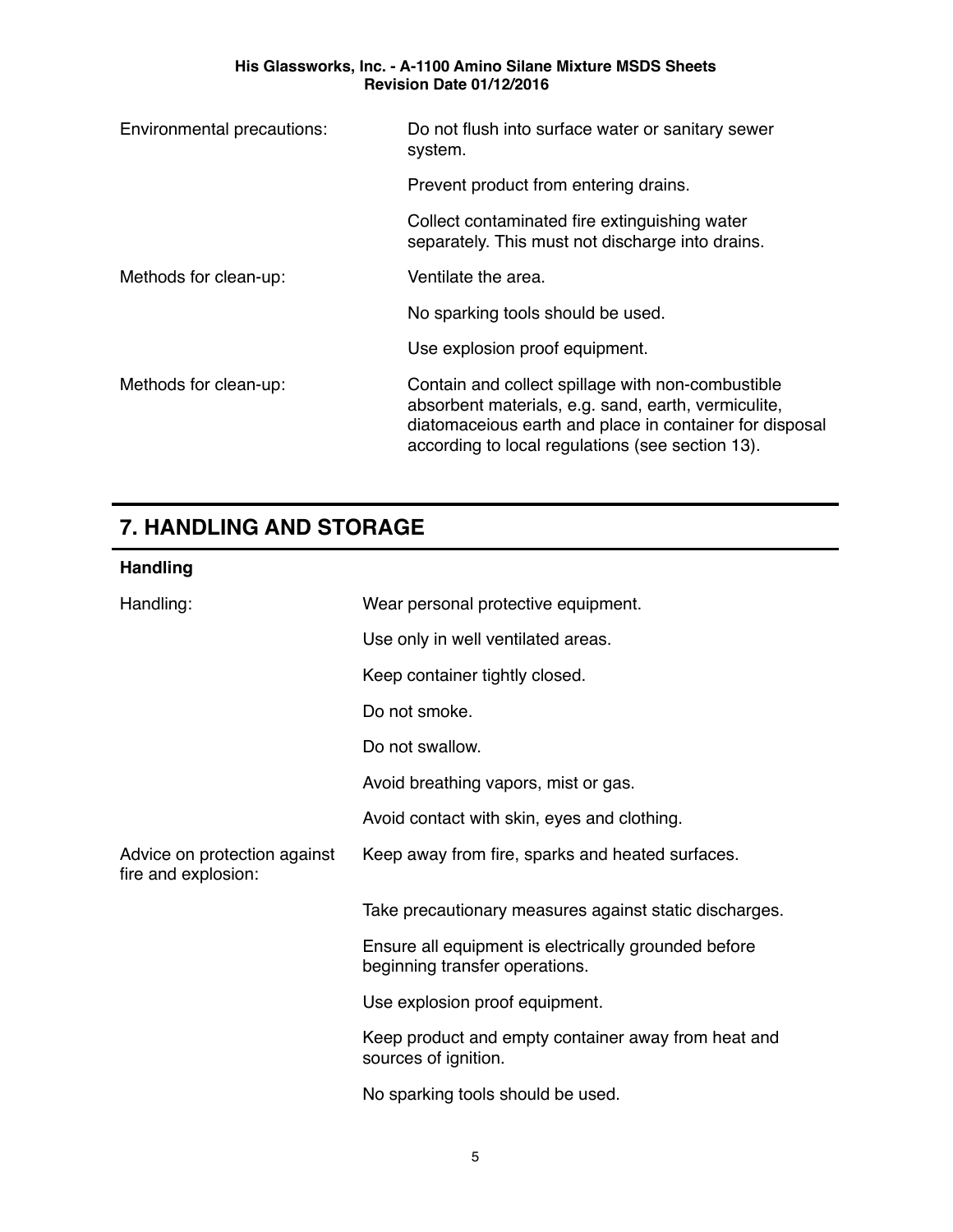No smoking.

### **Storage**

| Requirements for storage<br>areas and containers: | Store in area designed for storage of flammable liquids.<br>Protect from physical damage.                         |  |
|---------------------------------------------------|-------------------------------------------------------------------------------------------------------------------|--|
|                                                   | Keep containers tightly closed in dry, cool and well ventilated<br>place.                                         |  |
|                                                   | Containers which are opened must be carefully resealed and<br>kept upright to prevent leakage.                    |  |
|                                                   | Keep away from heat and sources of ignition.                                                                      |  |
| Requirements for storage<br>areas and containers: | Keep away from direct sunlight.                                                                                   |  |
|                                                   | Store away from incompatible substances.                                                                          |  |
|                                                   | Container hazardous when empty.                                                                                   |  |
|                                                   | Do not pressurize, cut, weld, braze, solder, drill, grind or<br>expose containers to heat or sources of ignition. |  |

## **8. EXPOSURE CONTROL / PERSONAL PROTECTION**

| <b>Protective Measures:</b> | Ensure that eyewash stations and safety showers are close<br>to the workstation location. |
|-----------------------------|-------------------------------------------------------------------------------------------|
| Engineering measures:       | Use with local exhaust ventilation.                                                       |
|                             | Prevent vapor buildup by providing adequate ventilation<br>during and after use.          |
| Eye protection:             | Do not wear contact lenses.                                                               |
|                             | Wear safety glasses with side shields.                                                    |
| Hand protection:            | Solvent resistant gloves.                                                                 |
| Skin and body protection:   | Solvent resistant apron.                                                                  |
|                             | Flame retardant antistatic protective clothing.                                           |
| Respiratory protection:     | In case of sufficient ventilation wear suitable respiratory<br>equipment.                 |
| Hygiene measures:           | When using, do not eat or drink or smoke.                                                 |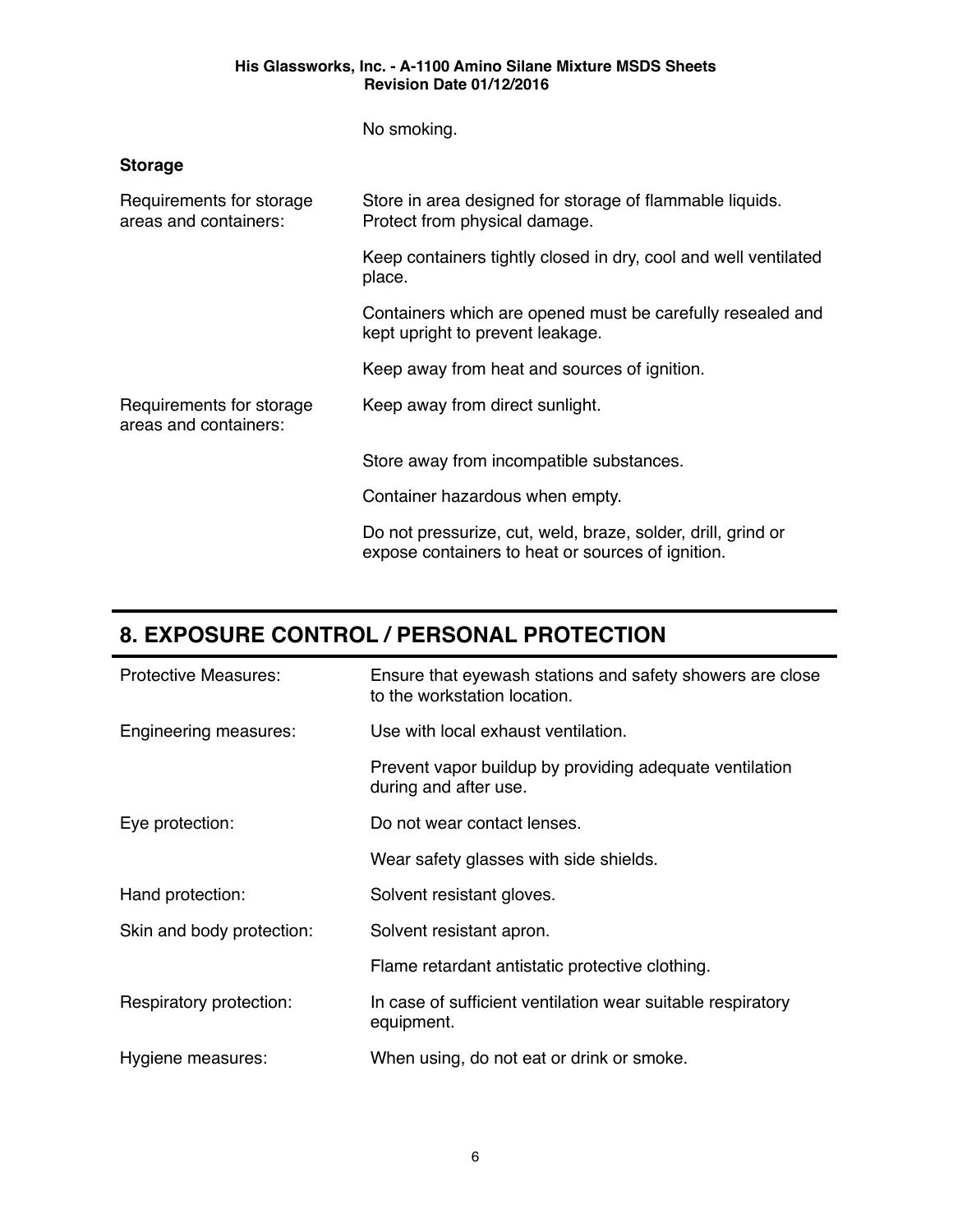Hygiene measures: Wash hands before breaks and immediately after handling the product.

Keep work clothes separate.

Remove and wash contaminated clothing before re-use.

Do not swallow.

Avoid breathing vapors, mist or gas.

Avoid contact with skin, eyes and clothing.

### **Exposure Guidelines**

| Component   | Type        | Value  |
|-------------|-------------|--------|
| Isopropanol | TWA         | 200ppm |
|             | <b>STEL</b> | 400ppm |

## **9. PHYSICAL AND CHEMICAL PROPERTIES**

| Form:                   | Liquid, clear                                       |
|-------------------------|-----------------------------------------------------|
| Color:                  | <b>Colorless</b>                                    |
| Odor:                   | Slight alcoholic                                    |
| Molecular Weight:       | 60.11 g/mol                                         |
| pH:                     | not applicable                                      |
| Melting point/range:    | $-88^{\circ}$ C (-126 $^{\circ}$ F)                 |
| Boiling point/range:    | 82.3° C (180.1° F)                                  |
| Vapor pressure:         | 44hPa @ 20° C (68° F)                               |
| Relative vapor density: | 2.1 (Air = $1.0$ )                                  |
| Density:                | 0.785g/cm <sup>3</sup> @ 20° C (68° F)              |
| Water solubility:       | completely soluble                                  |
| Viscosity, dynamic:     | 2.1 mPas $\circledcirc$ 25 $\circ$ C (77 $\circ$ F) |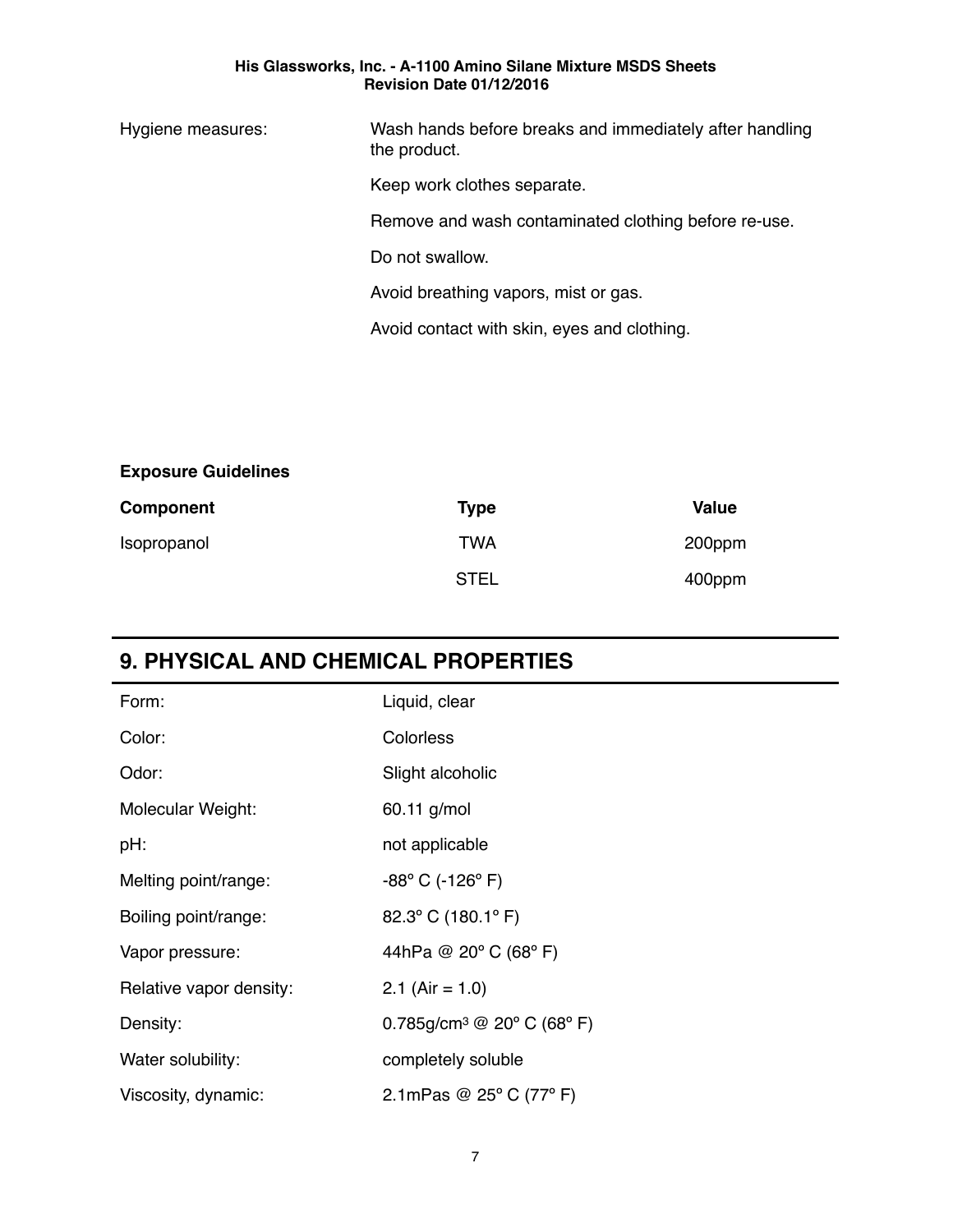# **10. STABILITY AND REACTIVITY**

| Conditions to avoid:                 | Heat, flames and sparks.                                                     |
|--------------------------------------|------------------------------------------------------------------------------|
|                                      | Keep away from direct sunlight.                                              |
| Materials to avoid:                  | Strong acids.                                                                |
|                                      | Strong oxidizing agents.                                                     |
|                                      | Keep away from metals.                                                       |
|                                      | Acetaldehyde.                                                                |
|                                      | Aluminum.                                                                    |
|                                      | Chlorine                                                                     |
|                                      | Ethylene oxide                                                               |
| Materials to avoid:                  | Isocyanates                                                                  |
|                                      | Oxygen                                                                       |
|                                      | May attack plastics, rubbers and coatings.                                   |
| Hazardous decomposition<br>products: | In case of fire hazardous decomposition products may be<br>produced such as: |
|                                      | Carbon monoxide                                                              |
|                                      | Carbon dioxide (CO <sub>2</sub> )                                            |
| Hazardous reactions:                 | Hazardous polymerisation does not occur.                                     |
|                                      | Stable under recommended storage conditions.                                 |

# **11. TOXICOLOGICAL INFORMATION**

| Acute oral toxicity:       | LD50 rat          |
|----------------------------|-------------------|
|                            | Dose: 5045 mg/kg  |
| Acute dermal toxicity:     | LD50 rabbit       |
|                            | Dose: 12800 mg/kg |
| Acute inhalation toxicity: | LC50 rat          |
|                            | Dose: 16000 ppm   |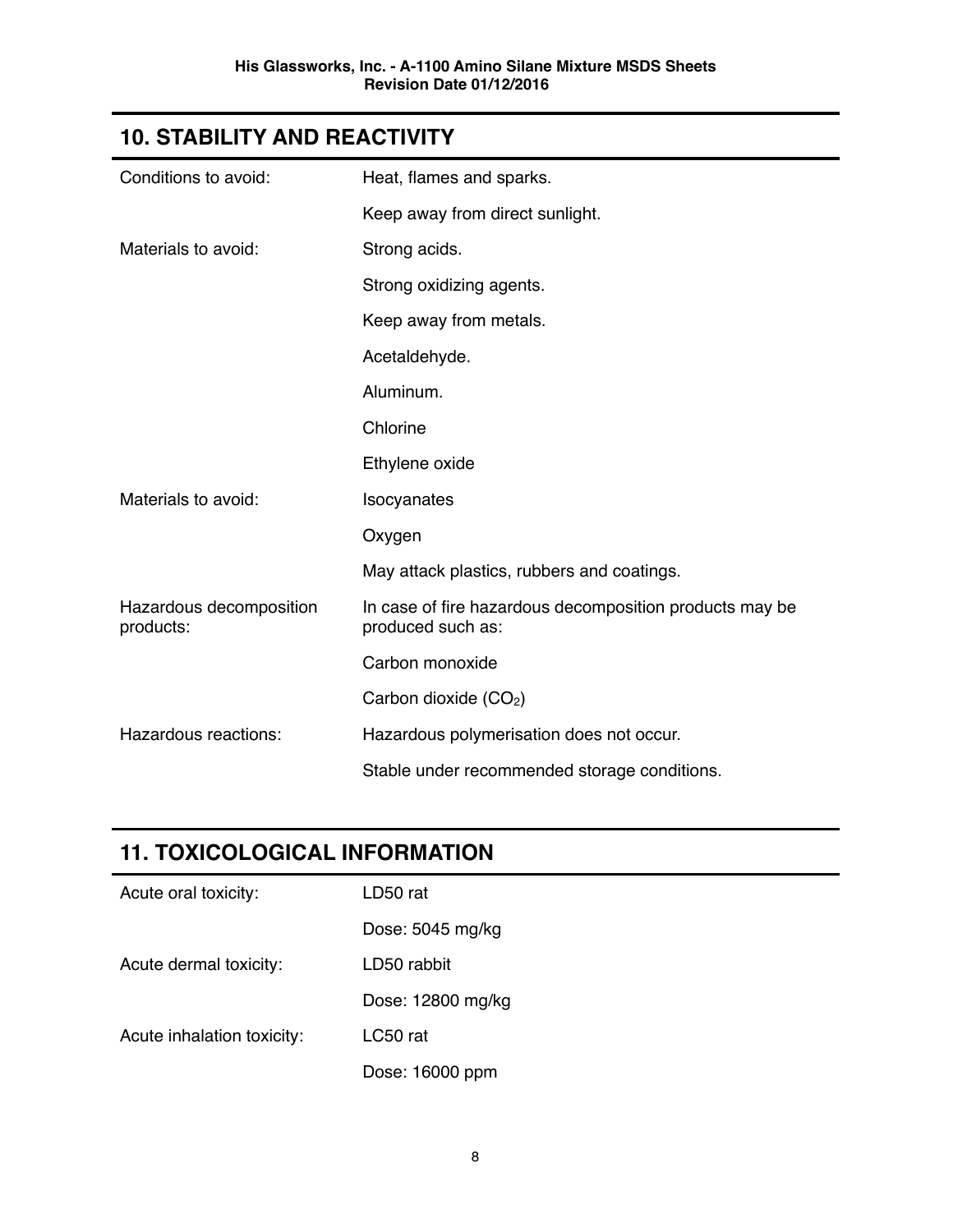Exposure time: 8h

Skin irritation: rabbit

Mild skin irritation

Eye irritation: The rabbit

Severe eye irritation

### **12. ECOLOGICAL INFORMATION**

| Biodegradability:                     | Biochemical Oxygen Demand (EOD) Biochemical oxygen<br>demand within 5 days.                    |  |
|---------------------------------------|------------------------------------------------------------------------------------------------|--|
|                                       | Biodegradation: 58%                                                                            |  |
| Toxicity to fish:                     | <b>LC50</b>                                                                                    |  |
| Toxicity to fish:                     | Species: Goldfish                                                                              |  |
|                                       | Dose: 5g/l                                                                                     |  |
|                                       | Exposure time: 24h                                                                             |  |
| Additional ecological<br>information: | Should not be released into the environment. Accumulation<br>in aquatic organisms is unlikely. |  |

## **13. DISPOSAL CONSIDERATIONS**

Observe all Federal, State and Local Environmental regulations.

### **14. TRANSPORT INFORMATION**

| <b>DOT Classification:</b> |                                      |  |  |  |
|----------------------------|--------------------------------------|--|--|--|
| Proper shipping name:      | Flammable liquids, corrosive, n.o.s. |  |  |  |
| Class:                     | 3(8)                                 |  |  |  |
| UN $ID#$ :                 | UN2924                               |  |  |  |
| Packing Group:             | Ш                                    |  |  |  |